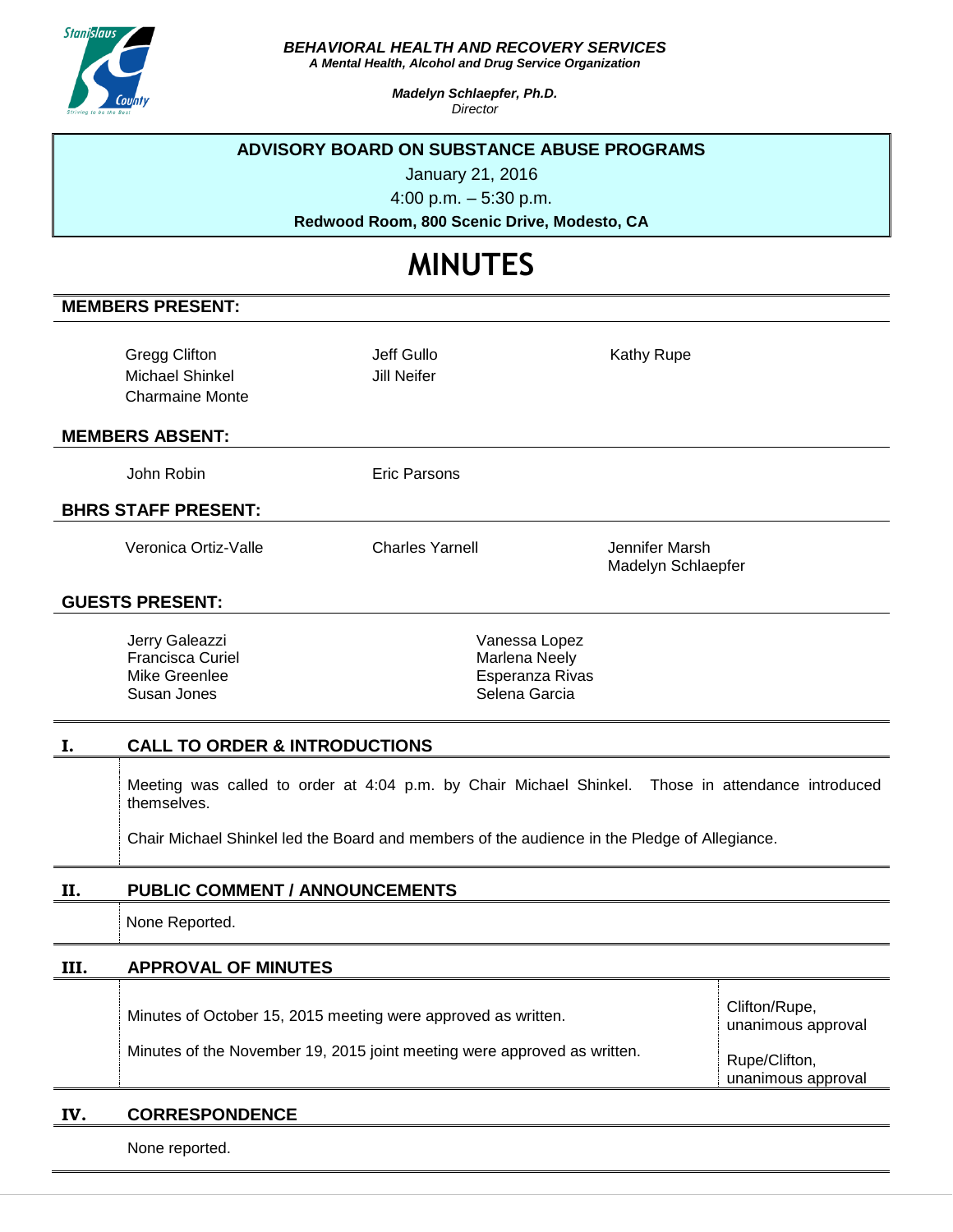## **ADVISORY BOARD ON SUBSTANCE ABUSE PROGRAMS**

January 21, 2016

4:00 p.m. – 5:30 p.m.

#### **Redwood Room, 800 Scenic Drive, Modesto, CA**

#### **V.**

## **PRESENTATION: EXPLORING SUBSTANCE USE DISORDER (SUD) PREVENTION OPPORTUNITIES WITHIN THE PROMOTORAS PROGRAM**

Vanessa Lopez-Asaah, Coordinator for the RAIZ Promotores program presented a PowerPoint presentation on the Promotores commitment to the community as well as their role in the SUD arena. The commitment of the Promotores aims to building community; developing leadership; and supporting well-being offering *servicio de corazón* (heartfelt service) and culturally relevant health prevention education and information to both native-born and immigrant communities. Promotores are knowledgeable about and sensitive to the practical and cultural realities that increase health risks for Latinos, identify barriers that limit access to preventive services and have first-hand knowledge about community needs and resources. Through their efforts, Promotores also encounter families dealing with SUD related issues and are currently exploring possibilities to maximize collaboration/partnerships with other SUD services.

#### **VI. COMMITTEE REPORTS**

#### **Executive:**

The Executive Committee set the agenda. The next ABSAP Executive meeting will be on Tuesday, February 9, 2016 at 4:00 p.m. The minutes were included in the packet.

#### **Substance Use Disorder Treatment Committee:**

The Substance Use Disorder Treatment Committee meets on the 3<sup>rd</sup> Wednesday of the month. The next meeting will be held February 17, 2015, 4:30 p.m. at SRC.

Madelyn Schlaepfer, Ph.D., brought up the discussion about member low attendance at the monthly SUD Committee and whether or not the committee should be suspended. Members were given the opportunity to express their interest to participate and/or provide recommendations in efforts to rejuvenate this committee. Chair Michael Shinkel requested to revisit this discussion at the executive meeting in February.

Charles Yarnell reported on the current census for SRC as follows: Outpatient SUD, 50; SUD/ODF, 4; Aftercare, 16; Detox, 8; COT Residential, 17; COT Intensive Outpatient Treatment, 1.

#### **Criminal Justice Oversight/Forensics Committee:**

The January meeting was canceled. The next quarterly meeting will be held Wednesday, April 27, 2016, 4:00 p.m., Adult Probation, 2<sup>nd</sup> Floor Conference Room, 801 11<sup>th</sup> Street, Suite B-100, Modesto.

## **Prevention Committee:**

Jennifer Marsh summarized on the following Prevention updates:

- Substance Use Education and Prevention Services is sponsoring 63 students from Patterson, Hughson and Waterford High schools to attend the Regional Mentoring Summit at CSUS on January 22, 2016. Two of the three schools have already begun peer mentoring at their high schools, middle schools and elementary schools.
- Board of State and Community Corrections, Edward Byrne Memorial Justice Assistance Grant Program is successfully in its second year of implementation. In the past this grant was noncompetitive and used exclusively for multi-jurisdictional task forces related to narcotics suppression. Last year was the first time the grant became a competitive process and Prevention and Education was a proposed purpose area.
- Our Navy SEAL partners are continuing to provide Stanislaus County high schools with valuable substance use prevention education. The grant was reduced from \$750,000 to \$672,841 as expected.
- Coaches Super Clinic will be held next Saturday, January 30, 2016 from 8:00 am 4:00 pm at CSUS. The clinic is open to all coaches serving Stanislaus County youth. A flyer was distributed and the ABSAP members were invited to attend.